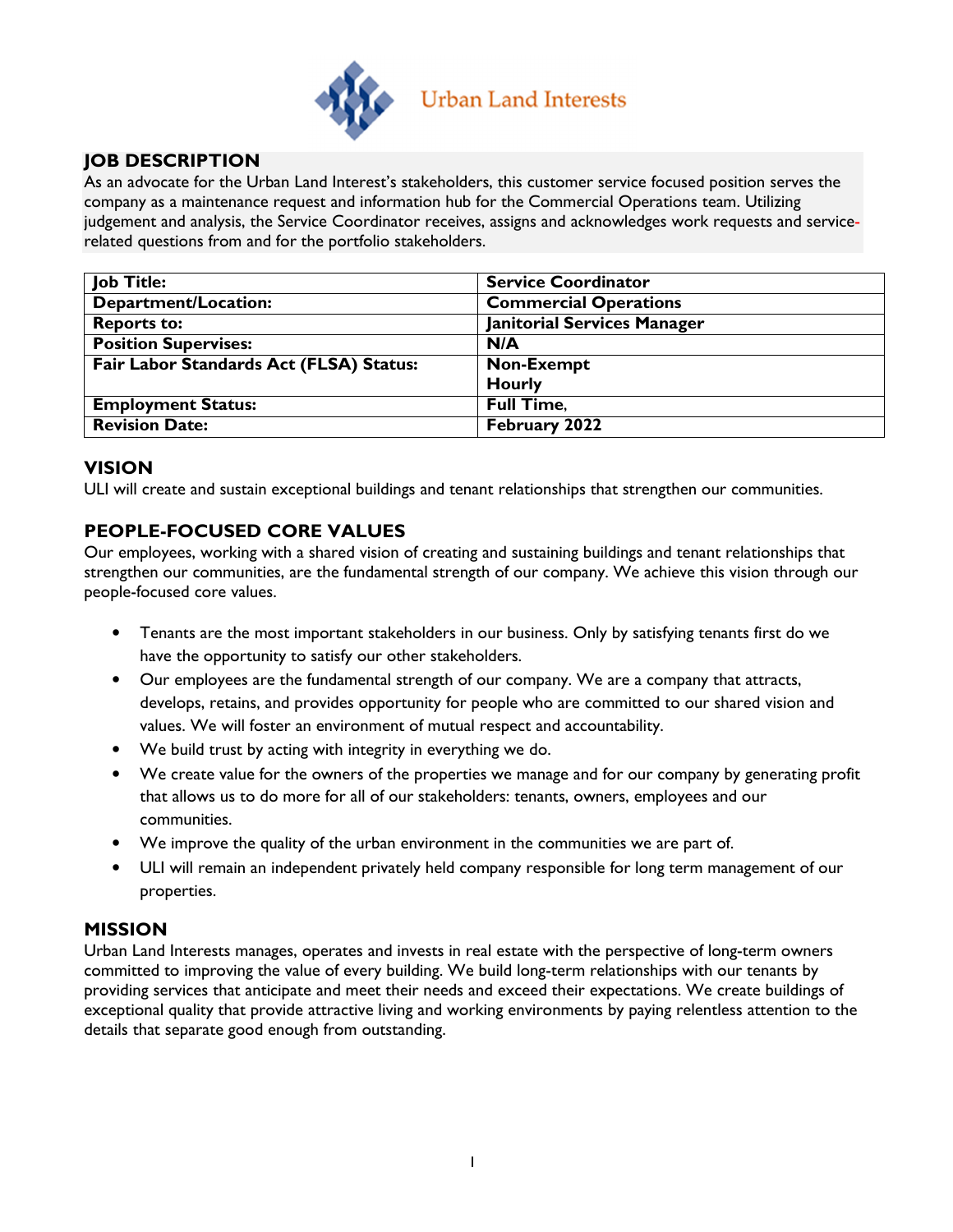

# JOB SUMMARY

The function of the Service Coordinator position is to provide exceptional customer service to the Urban Land Interest's (ULI) stakeholders including but not limited to portfolio tenants, ULI team members, other ULI departments, vendors, and contractors. This position is the hub for receiving, prioritizing, organizing, and assigning incoming requests in the most effective and efficient manner. The incumbent regularly handles service calls utilizing effective interpersonal skills and diplomacy in communicating with stakeholders. Facilities operations knowledge and multitasking skills are essential to assist the stakeholders with appropriate service solutions. This essential position ensures ULI stakeholders receive timely responses to their requests and the information required to complete the task is distributed accordingly.

# PRIMARY FUNCTIONS & RESPONSIBILITIES

- Main point of contact for stakeholder requests, questions, and service inquiries.
- Work with computerized maintenance software to create work orders and reports.
- Establish work priority and dispatch field technicians in accordance with established protocols.
- Direct stakeholders inquires appropriately and efficiently within the ULI team.
- Ensure field technicians have information required to complete assigned tasks.
- Maintain respectful working relationships with maintenance technicians, team members, and other company departments.
- Advise stakeholders on appropriate resources and procedures to accomplish their request.

# SECONDARY FUNCTIONS & RESPONSIBILITIES

- Receive and sign for packages on behalf of the Commercial Operations team.
- Update internal company, tenant, and vendor documentation.
- Prepare and distribute work order summaries and updates.
- Participate on Tenant Interview team.
- Provide backup coverage for immediate team members in their absence.
- Prepare and distribute pertinent information and updates for stakeholders, technicians, team members, and other company departments.
- Other duties as assigned.

## JOB KNOWLEDGE, SKILLS & ABILITIES

- Highly developed customer service skills.
- Highly developed written and verbal communication skills.
- Demonstrated ability to successfully multitask with frequent interruptions and distractions.
- Operate standard office equipment with proficiency with Microsoft Office Suite and other job specific software applications.
- Prepare, organize, and maintain accurate records electronically.
- Adapt to changing work priorities.
- Meet deadlines and schedules.
- Work under pressure while maintaining composure in emergent situations.
- Maintain consistent, punctual, and regular attendance.

## **COMPETENCIES**

### **Accountability**

Individuals exhibiting this competency take responsibility for their own performance and accept full ownership of issues, problems, and opportunities, regardless of the source.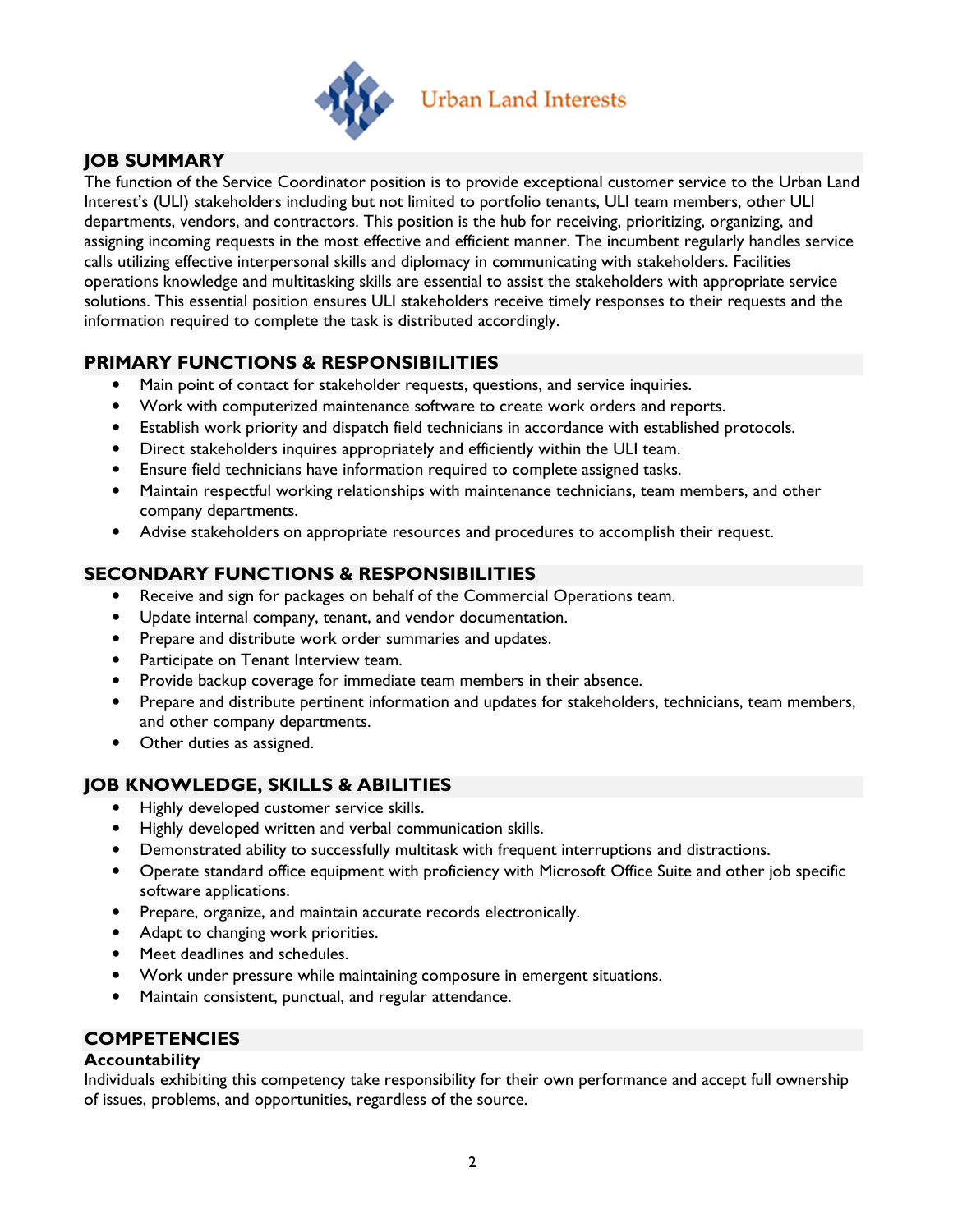

### **Adaptability**

Individuals who exhibit this competency demonstrate the ability to work effectively and shift course when external influences affect an initial plan, condition, or situation. They are willing to change their own ideas or perceptions on the basis of new information or evidence and are able to alter standard procedures when necessary and juggle multiple demands as required.

#### **Communicating**

An individual who exhibits this competency provides the information required by others in a concise, direct, and unambiguous way. He or she perceives how the message affects the receiver and strives to ensure that the receiver clearly understands the specifics and function of the message.

#### Composure and Resiliency

Individuals who exhibit this competency are able to deal effectively with pressure, maintain focus and intensity, and remain optimistic and persistent, even under adversity. This competency includes the ability and propensity to recover quickly from setbacks, rejections, and conflicts and to maintain self-control in the face of hostility or provocation.

#### Organizational Citizenship

Individuals who exhibit this competency focus efforts toward the common good; place the organization's goals before individual, functional, or business unit goals; and demonstrate the desire to be a part of something that extends beyond their own self-interest.

#### Professionalism

Individuals who exhibit this competency set high standards and serve as role models for work performance, ethical conduct, and respect for others. They consistently conduct themselves in a manner consistent with generally accepted moral principles and values and within the guidelines and best practices of their chosen profession.

#### Service Focus

Individuals who exhibit this competency place emphasis on creating customer loyalty by continually enhancing the customer experience. They show the capacity to identify and understand the needs of customers, manage expectations, and give priority to meeting and exceeding those needs.

#### Time Management

Individuals who exhibit this competency focus on completing all work tasks in a timely manner while remaining responsive enough to react to competing demands and shifting priorities. This competency is about managing multiple responsibilities, being organized, keeping on top of important time-sensitive tasks, and performing all work accurately.

# EDUCATION/CERTIFICATION/LICENSURE

• High school degree required. Associates degree, college degree or facility management experience a plus.

### **EXPERIENCE**

• Understanding and work experience with building systems, building maintenance, and work dispatching desirable.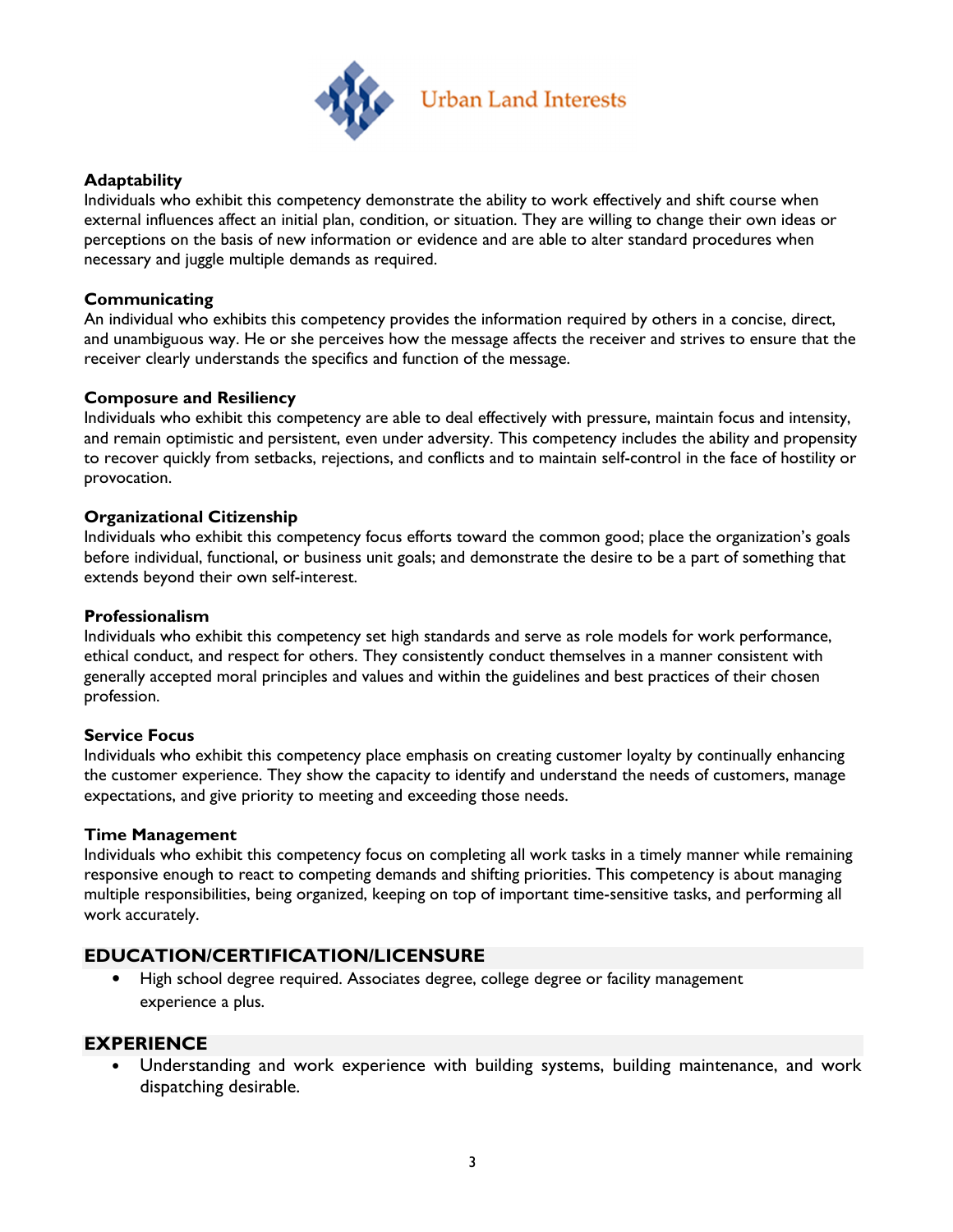

- Demonstrated success to multi-task with frequent interruptions, distractions, and competing priorities.
- Proven ability to organize and prioritize.
- Proficiency with Microsoft Office Suite.

### WORKING CONDITIONS

• This position will spend a majority of time in an office setting, sedentary.

# PHYSICAL REQUIREMENTS

|                                   | <b>NOT</b><br><b>REQUIRED</b> | <b>OCCASIONALLY</b><br>(33%) | <b>FREQUENTLY</b><br>(66%) | <b>CONTINUOUSLY</b><br>(100%) |
|-----------------------------------|-------------------------------|------------------------------|----------------------------|-------------------------------|
| <b>Standing</b>                   |                               | X                            |                            |                               |
| <b>Walking</b>                    |                               | $\mathsf{X}$                 |                            |                               |
| <b>Sitting</b>                    |                               |                              | $\mathsf{X}$               |                               |
| <b>Lifting</b>                    |                               | X                            |                            |                               |
| <b>Carrying</b>                   |                               | $\pmb{\times}$               |                            |                               |
| <b>Pushing</b>                    | $\mathsf{X}$                  |                              |                            |                               |
| <b>Pulling</b>                    | $\mathsf{X}$                  |                              |                            |                               |
| <b>Climbing</b>                   | $\mathsf{X}$                  |                              |                            |                               |
| <b>Balancing</b>                  | $\mathsf{X}$                  |                              |                            |                               |
| <b>Stooping</b>                   | X                             |                              |                            |                               |
| <b>Kneeling</b>                   | X                             |                              |                            |                               |
| <b>Crawling</b>                   | X                             |                              |                            |                               |
| <b>Reaching</b>                   |                               | X                            |                            |                               |
| <b>Handling</b>                   |                               | $\pmb{\times}$               |                            |                               |
| <b>Speaking</b>                   |                               |                              |                            | X                             |
| <b>Hearing</b>                    |                               |                              |                            | X                             |
| <b>Seeing</b>                     |                               |                              |                            | X                             |
| <b>Color Vision</b>               |                               | $\pmb{\times}$               |                            |                               |
| <b>Depth</b><br><b>Perception</b> |                               |                              |                            | $\pmb{\times}$                |